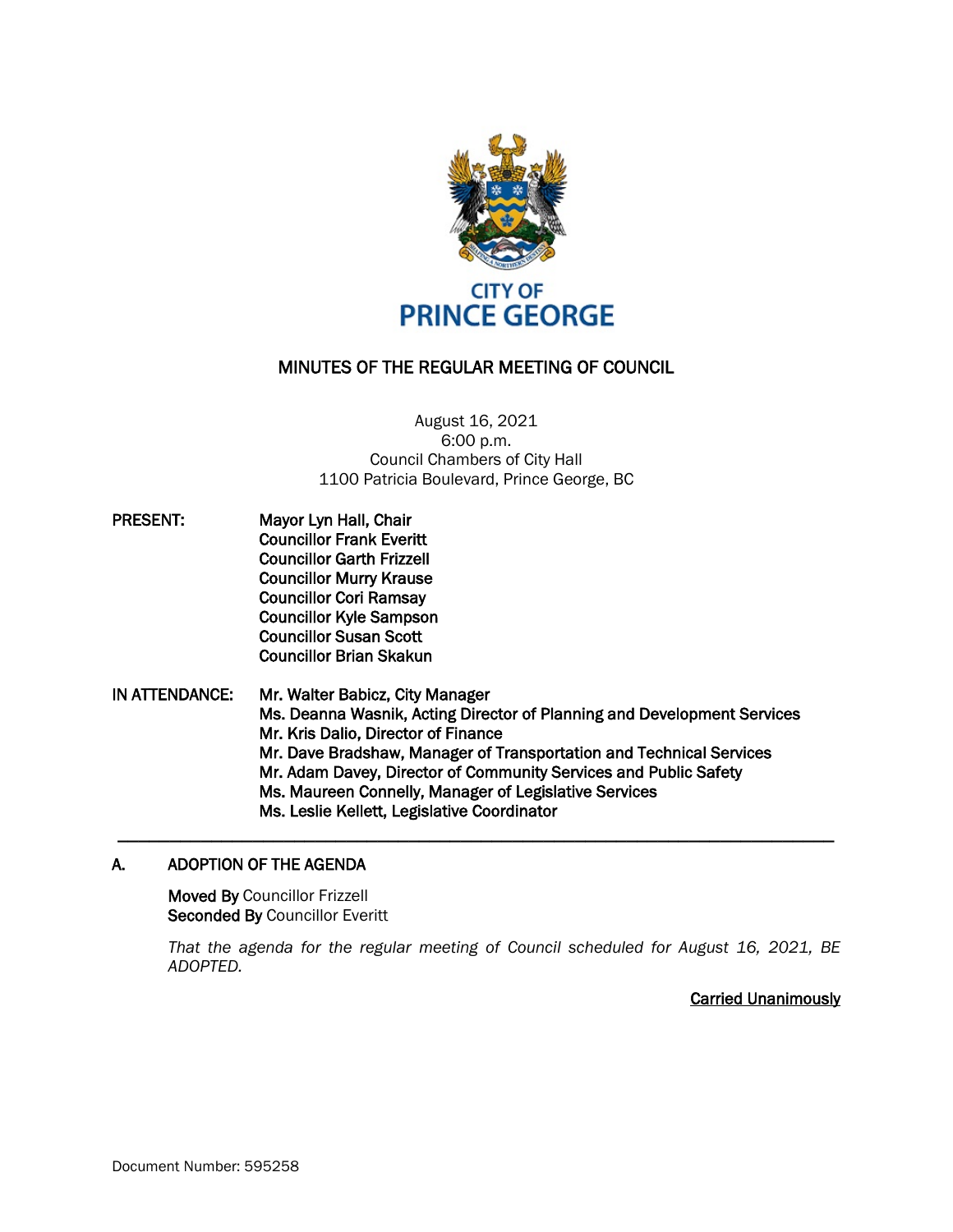# B. MINUTES

#### B.1 Adoption of Minutes - July 26, 2021

Moved By Councillor Scott Seconded By Councillor Krause

*That the attached minutes of the regular Council meeting held July 26, 2021, be adopted as read on this day and that such minutes as read set out all of the business before Council at that meeting and fully and properly record all of the resolutions and bylaws passed and adopted by Council at that meeting.*

# Carried Unanimously

# C. DELEGATION(S)

# C.1 Prince George Cycling Club

Presenter: Dane Greenwell, Urban Director Topic: GoByBike Week 2021 - Prince George's 10th Anniversary

Mr. Dane Greenwell, Urban Director, Prince George Cycling Club, provided a PowerPoint presentation regarding the 2021 GoByBike Week Final Report including information on ridership statistics, check-in stations and events, and sponsorship and partnerships.

Discussion commenced and Mr. Greenwell responded to questions of Council.

#### D. CONSENT AGENDA (FOR INFORMATION)

Councillor Frizzell requested further consideration of Consent Agenda Item D.1.

# D.1 Monthly Building Permit and Development Permit Summary (July 2021)

Discussion commenced and D. Wasnik, Acting Director of Planning and Development Services, responded to questions of Council.

Moved By Councillor Frizzell Seconded By Councillor Ramsay

*That Council RECEIVES FOR INFORMATION the report dated August 5, 2021 from the Acting Director of Planning and Development Services "Monthly Building Permit and Development Permit Summary (July 2021)".*

#### Carried Unanimously

# E. REPORTS

#### ADVISORY COMMITTEE ON ACCESSIBILITY - CHRIS GOBBI, CHAIR

# E.1 Pedestrian Accommodation in Work Zones

Mr. Chris Gobbi, Chair, Advisory Committee on Accessibility, attended Centre Table and provided an overview of the subject report.

Discussion commenced. Mr. Gobbi, W. Babicz, City Manager, D. Wasnik, Acting Director of Planning and Development Services, and D. Bradshaw, Manager of Transportation and Technical Services, responded to questions of Council.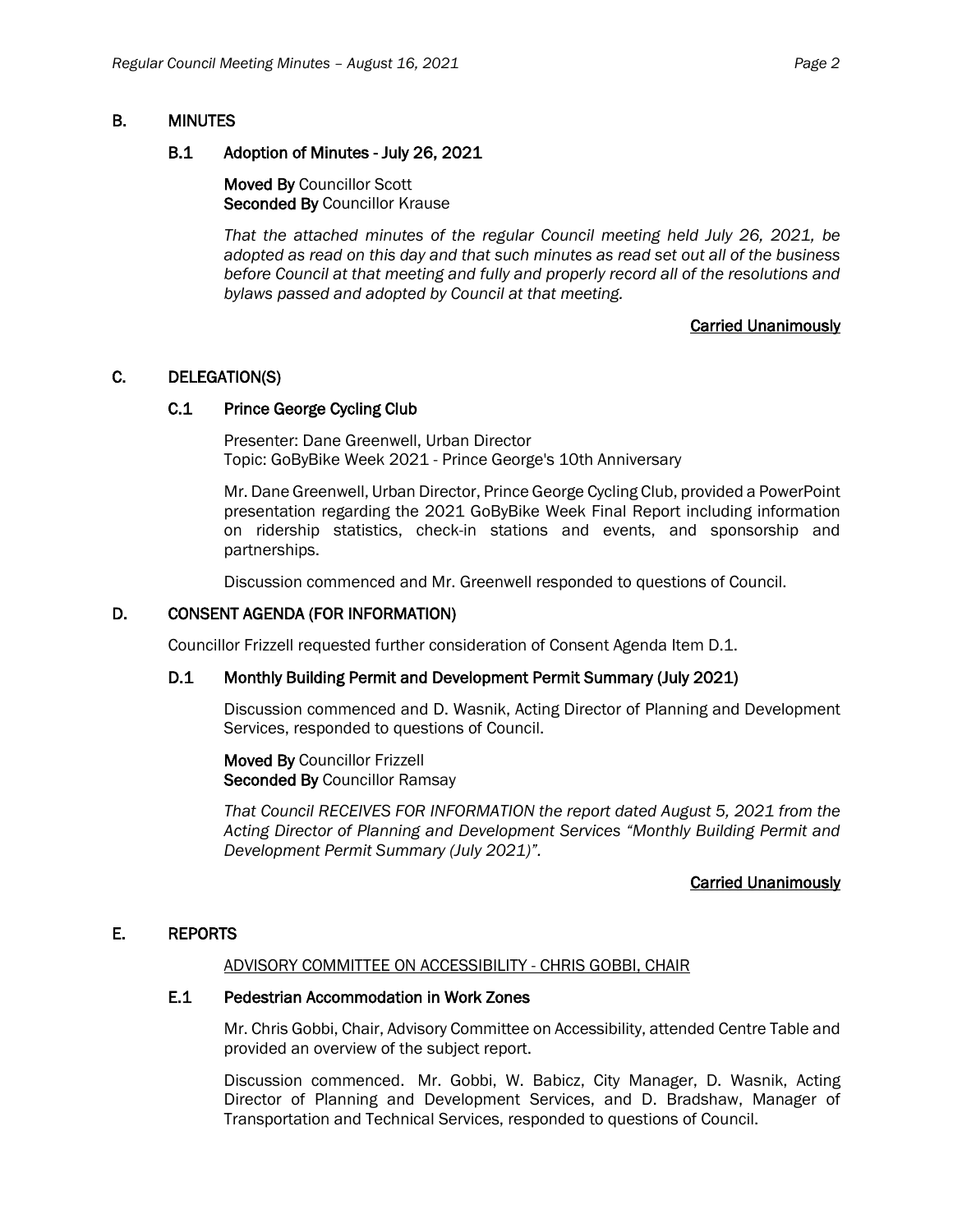Moved By Councillor Skakun Seconded By Councillor Scott

*That Council DIRECTS Administration to review existing City policies, procedures, and permitting processes regarding accessibility of safe pedestrian access to the pedestrian network in work zones to ensure the City aligns with best practices in promoting pedestrian safety and accommodation in work zones.*

#### Carried Unanimously

#### ACTING DIRECTOR OF PLANNING AND DEVELOPMENT SERVICES - DEANNA WASNIK

# E.2 Integrated Stormwater Management Plan–Regulatory Review & Financing Options

Ms. Kristy Bobbie, Asset Manager, provided a PowerPoint presentation regarding the Integrated Stormwater Management Plan Regulatory Review and Financing Options including information on technical working paper 3 regarding policy and regulatory review, technical working paper 4 regarding financing options, and next steps including two final phases to create a guiding document, roadmap and action list and the development and delivery of a public engagement plan.

Discussion commenced. D. Wasnik, Acting Director of Planning and Development Services, W. Babicz, City Manager, K. Dalio, Director of Finance, and K. Bobbie, Asset Manager, responded to questions of Council.

Moved By Councillor Frizzell Seconded By Councillor Everitt

*That Council RECEIVES FOR INFORMATION the report dated August 16, 2021, from the Acting Director of Planning and Development Services, titled "Integrated Stormwater Management Plan – Regulatory Review & Financing Options".*

#### Carried Unanimously

# E.3 Downtown Creative Arts Hub Grant Application Update

Discussion commenced. D. Wasnik, Acting Director of Planning and Development Services, and W. Babicz, City Manager, responded to questions of Council.

Moved By Councillor Krause Seconded By Councillor Frizzell

*That Council RECEIVES FOR INFORMATION the report dated August 5, 2021 from the Acting Director of Planning and Development Services titled "Downtown Creative Arts Hub Grant Application Update".*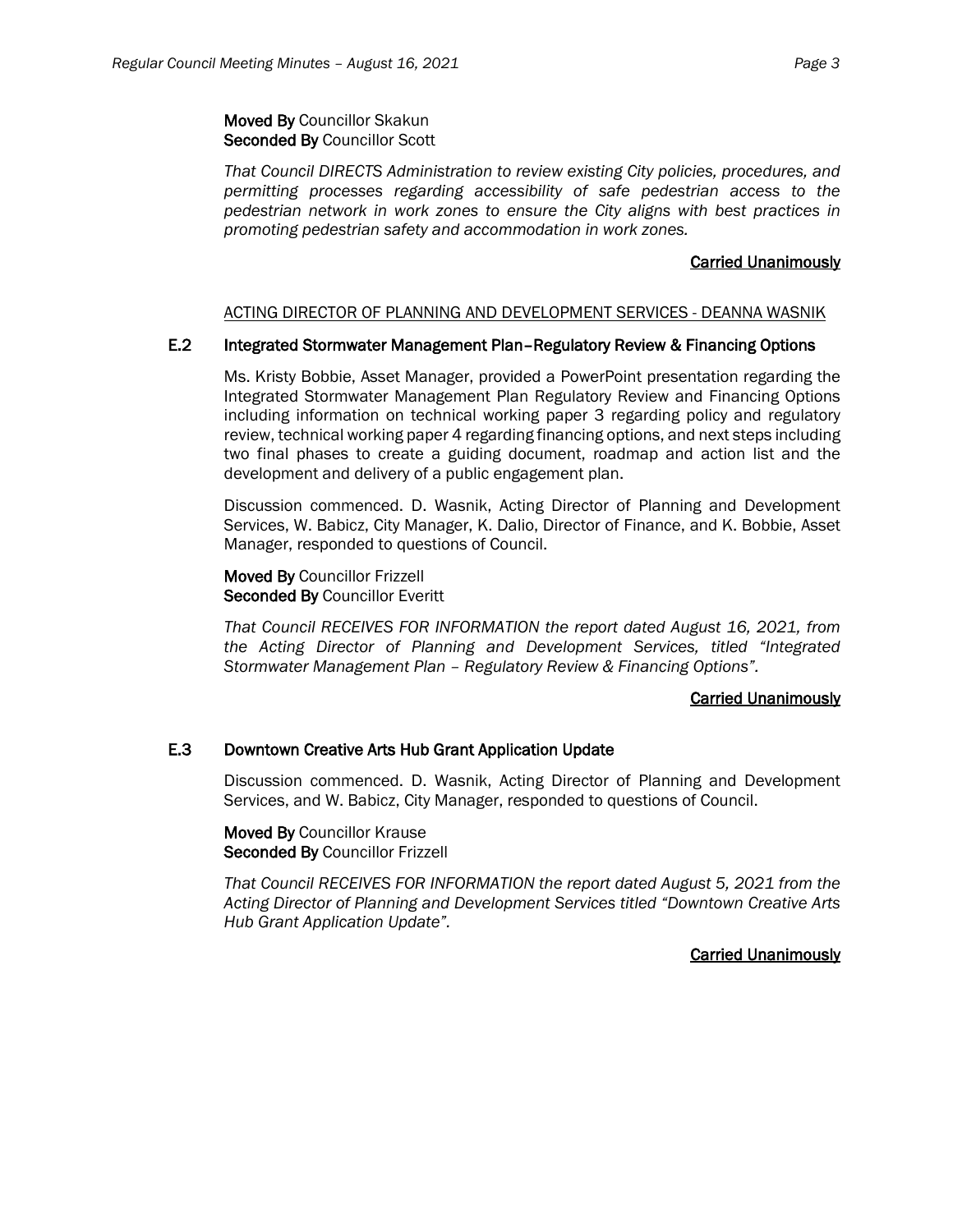# H. FORMAL PUBLIC HEARING(S) - COMMENCING AT 7:00 P.M.

The Regular Meeting of Council adjourned to the Formal Public Hearing at 7:00 p.m.

# H.1 Official Community Plan Amendment Application No. CP100168 (Bylaw No. 9178) and Rezoning Amendment Application No. RZ100691 (Bylaw No. 9179)

Applicant: McWalter Consulting Ltd. on behalf of Catla Enterprises Ltd., Inc. No. BC1034348

Location: 3751 and 3777 Barnes Drive

Documents for Council's consideration regarding "Official Community Plan Amendment Application No. CP100168 (Bylaw No. 9178) and Rezoning Amendment Application No. RZ100691 (Bylaw No. 9179)" include:

- Staff report dated July 22, 2021, from the Acting Director of Planning and Development Services, titled "Consultation for Official Community Plan Amendment Application No. CP100168 (Amendment Bylaw No. 9178)";
- Distribution Area Map (Exhibit "A" to CP100168);
- Request for Comment Letter;
- Newspaper Notice;
- Previously submitted staff report dated May 21, 2021, from the Acting Deputy City Manager, titled "Official Community Plan Amendment Application No. CP100168 (Bylaw No. 9178) and Rezoning Amendment Application No. RZ100691 (Bylaw No. 9179)" *(Considered at the June 14, 2021 regular Council meeting)*;
- Location and Existing Zoning Map;
- Appendix "A" to Bylaw No. 9178;
- Appendix "B" to Bylaw No. 9178;
- Appendix "A" to Bylaw No. 9179;
- Exhibit "A" to Application No. CP100168; and
- Supporting Document.

# Applicant:

Mr. David McWalter, McWalter Consulting Ltd. on behalf of Catla Enterprises Ltd., attended Centre Table and spoke in support of the application noting construction on the two single-family lots would commence in spring 2022.

# Submissions from Members of the Public:

There were no submissions from members of the public.

# Moved By Councillor Frizzell Seconded By Councillor Skakun

*That the Formal Public Hearing regarding "Official Community Plan Amendment Application No. CP100168 (Bylaw No. 9178) and Rezoning Amendment Application No. RZ100691 (Bylaw No. 9179)", BE CLOSED.*

# Carried Unanimously

The Formal Public Hearing adjourned to the Regular Meeting of Council at 7:04 p.m.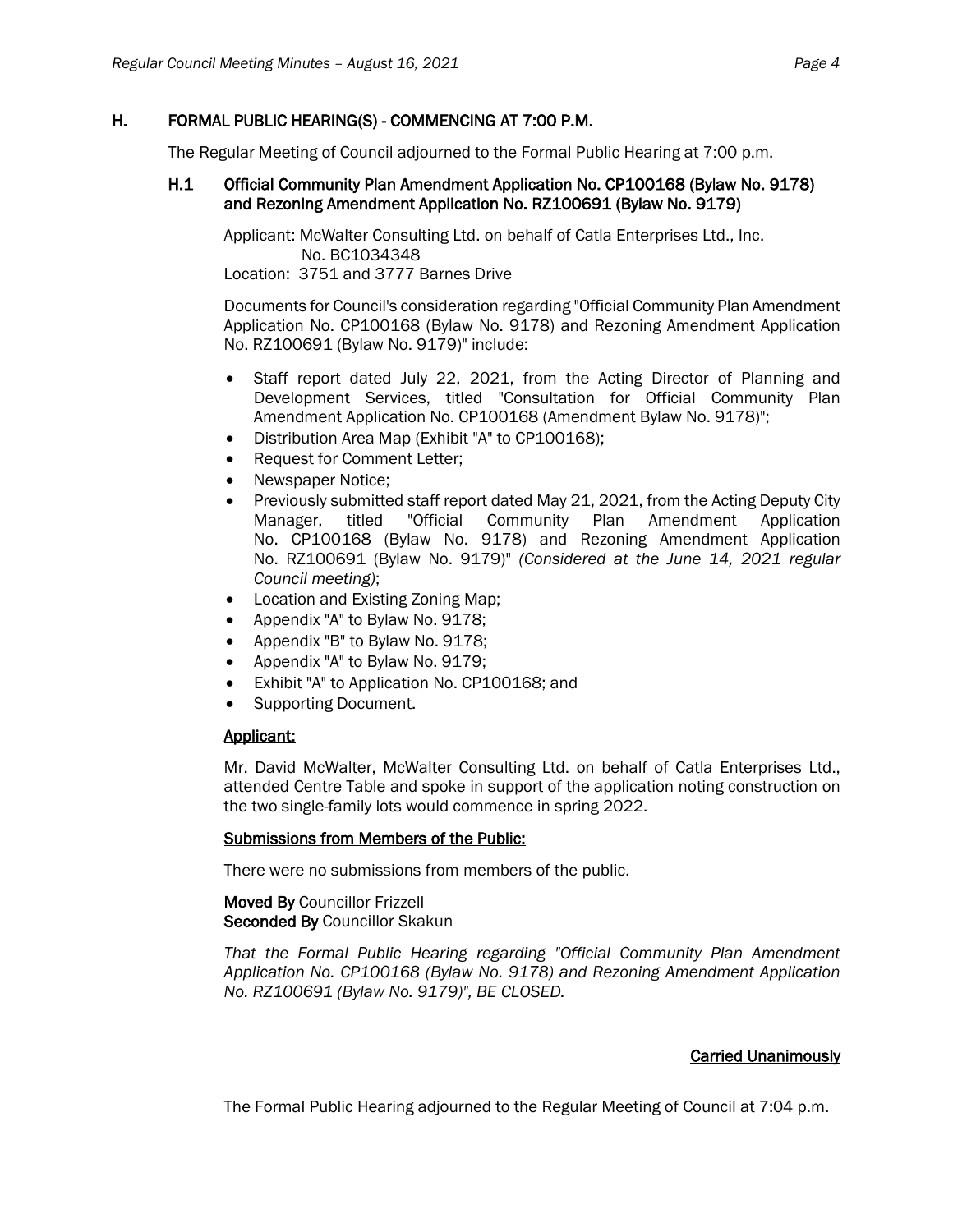Moved By Councillor Skakun Seconded By Councillor Krause

*That Council RECEIVES FOR INFORMATION the report dated July 22, 2021, from the Acting Director of Planning and Development Services, titled "Consultation for Official Community Plan Amendment Application No. CP100168 (Amendment Bylaw No. 9178)."*

# Carried Unanimously

# City of Prince George Official Community Plan Bylaw No. 8383, 2011, Amendment Bylaw No. 9178, 2021

Moved By Councillor Scott Seconded By Councillor Ramsay

*That Council GIVES THIRD READING to "City of Prince George Official Community Plan Bylaw No. 8383, 2011, Amendment Bylaw No. 9178, 2021."*

# Carried Unanimously

# City of Prince George Zoning Bylaw No. 7850, 2007, Amendment Bylaw No. 9179, 2021

Moved By Councillor Frizzell Seconded By Councillor Ramsay

*That Council GIVES THIRD READING to "City of Prince George Zoning Bylaw No. 7850, 2007, Amendment Bylaw No. 9179, 2021."*

# Carried Unanimously

The Regular Meeting of Council adjourned to the Formal Public Hearing at 7:05 p.m.

# H.2 Rezoning Amendment Application No. RZ100687 (Bylaw No. 9181)

Applicant: Deadfall Brewing Company Ltd. for Brookwood Properties Inc., Inc. No. 762283

Location: 1733 Nicholson Street

Documents for Council's consideration regarding "Rezoning Amendment Application No. RZ100687 (Bylaw No. 9181)" include:

- Previously submitted staff report dated June 7, 2021, from the Acting Deputy City Manager, titled "Rezoning Amendment Application No. RZ100687 (Bylaw No. 9181)" *(Considered at the June 28, 2021 regular Council meeting)*; and
- Location and Existing Zoning Map.

# Applicant:

Ms. Erin Baerwald, Applicant, attended Centre Table and spoke in support of the application noting their intent with respect to the Liquor Licence Application for a Manufacturer's Lounge Endorsement and the services to be provided.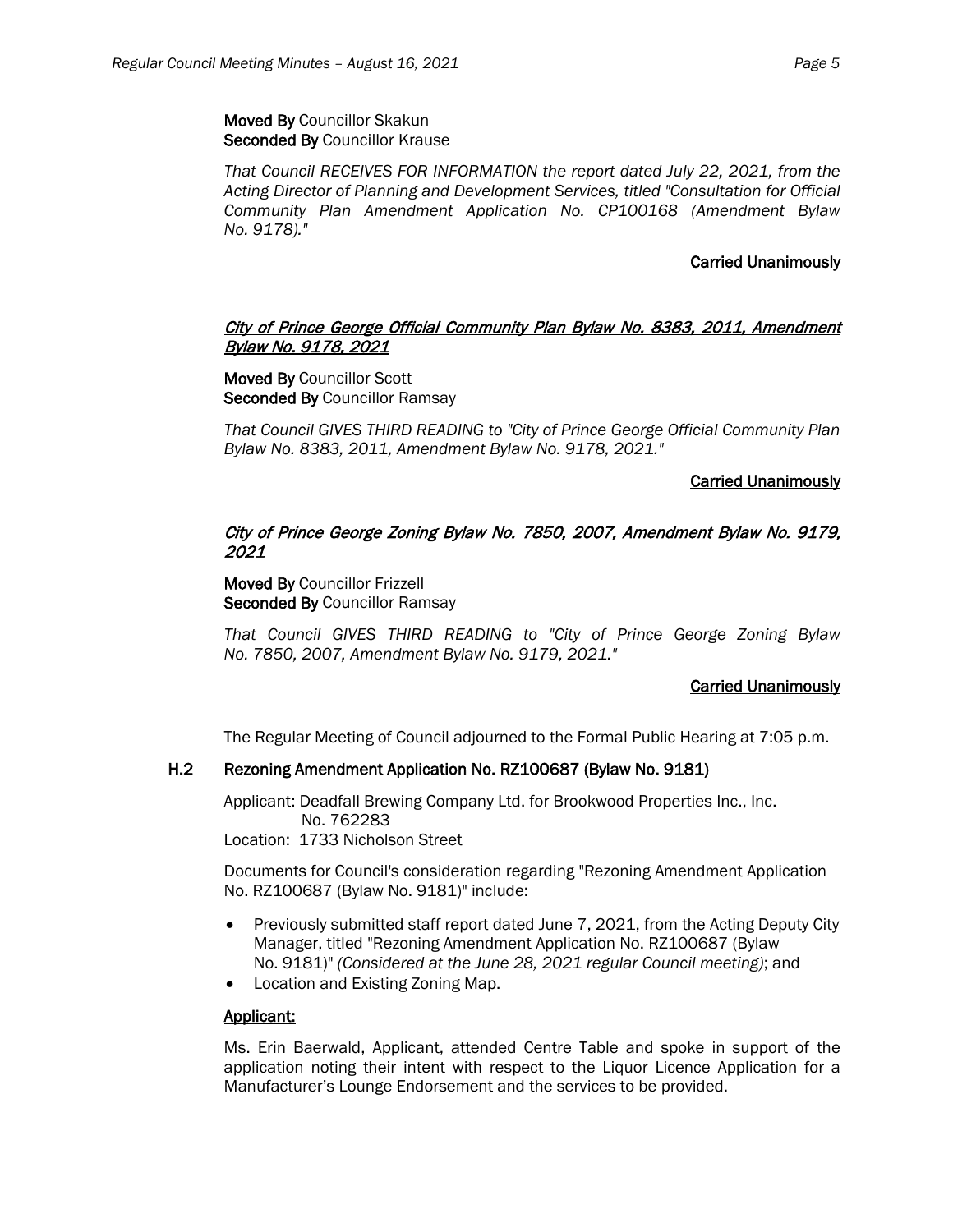There were no submissions from members of the public.

Moved By Councillor Everitt Seconded By Councillor Krause

*That the Formal Public Hearing regarding "Rezoning Amendment Application No. RZ100687 (Bylaw No. 9181)", BE CLOSED.*

# Carried Unanimously

The Formal Public Hearing adjourned to the Regular Meeting of Council at 7:09 p.m.

# City of Prince George Zoning Bylaw No. 7850, 2007, Amendment Bylaw No. 9181, 2021

Moved By Councillor Everitt Seconded By Councillor Krause

*That Council GIVES THIRD READING to "City of Prince George Zoning Bylaw No. 7850, 2007, Amendment Bylaw No. 9181, 2021."*

# Carried Unanimously

# H.2.1 Liquor Licence Application No. LL100174

Applicant: Deadfall Brewing Company Ltd. for Brookwood Properties Inc., Inc. No. 762283

Location: 1733 Nicholson Street

Documents for Council's consideration regarding "Liquor Licence Application No. LL100174" include:

- Staff report dated July 7, 2021, from the Acting Director of Planning and Development Services, titled "Liquor Licence Application No. LL100174";
- Location and Existing Zoning Map;
- Supporting Documents; and
- Correspondence dated July 21, 2021, from Brandon Baerwald, President, Deadfall Brewing Company, in support of the application.

Moved By Councillor Sampson Seconded By Councillor Skakun

# *That Council:*

- *1. CONFIRMS that its comments on the Liquor and Cannabis Regulation Branch's prescribed considerations are as set out in the report dated July 7, 2021 from Deanna Wasnik, Acting Director of Planning and Development Services, for Liquor Licence Application No. LL100174;*
- *2. CONFIRMS the methods used to gather the views of potentially affected property owners were in accordance with section 4: Public Consultation of*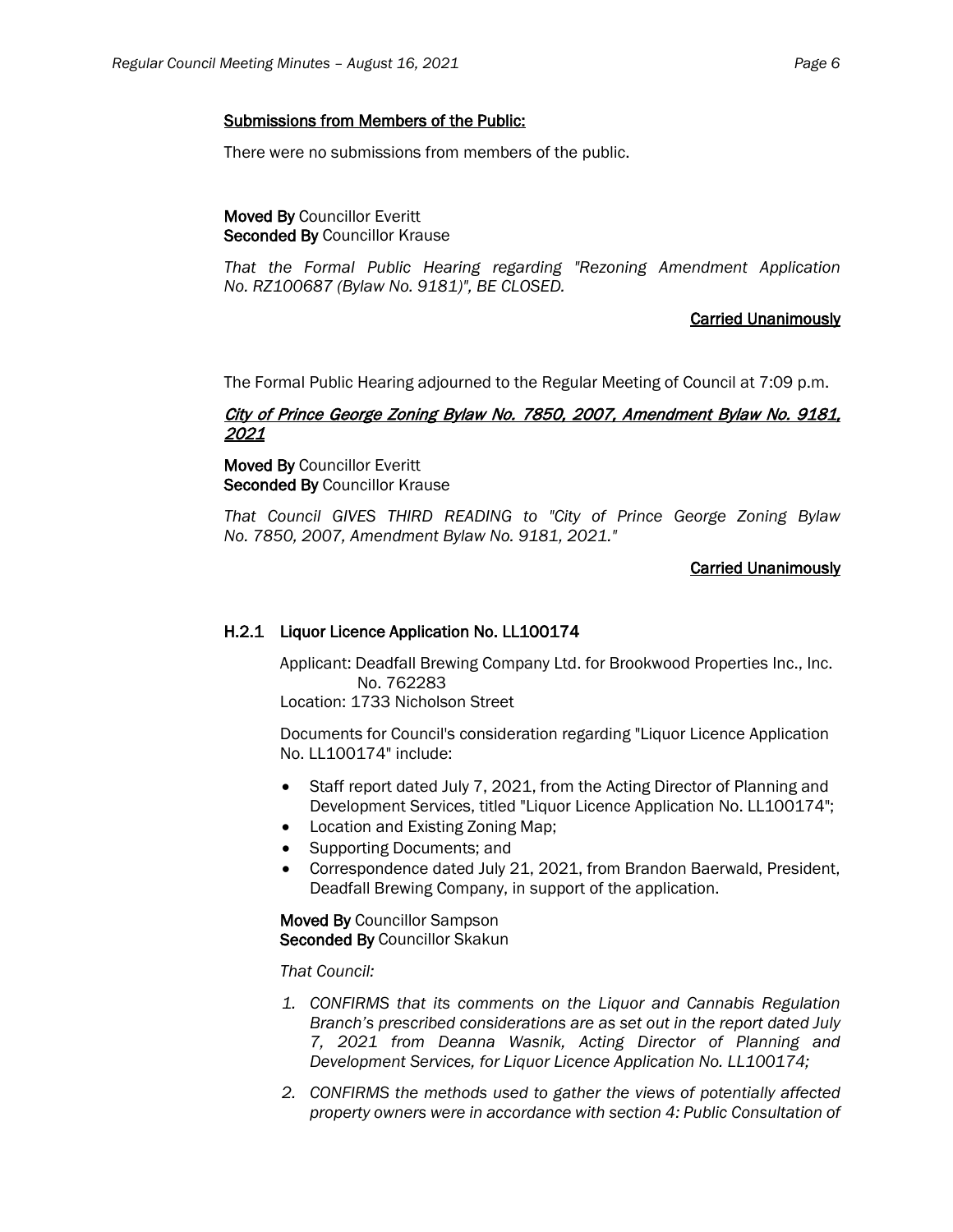*the City of Prince George Liquor and Cannabis Licensing Policy and that the views of affected residents are as summarized in the minutes of the Council Meeting held on August 16, 2021; and*

*3. SUPPORTS the approval of the Liquor Licence Application to allow Lounge Area Endorsement for the Deadfall Brewing Company located at 1733 Nicholson Street for the following reasons:*

*This application is not expected to have a negative impact on the community or produce any significant negative land use impacts on adjacent properties.*

# Carried Unanimously

# E. REPORTS

#### E.4 Variance Permit Application No. VP100587

Applicant: Marco Giroux and Carla Wainwright Location: 9233 North Nechako Road

Documents for Council's consideration regarding "Variance Permit Application No. VP100587" include:

- Staff report dated June 24, 2021, from the Acting Director of Planning and Development Services, titled "Variance Permit Application No. VP100587";
- Location and Existing Zoning Map;
- Development Variance Permit No. VP100587;
- Exhibit "A" to VP100587;
- Exhibit "B" to VP100587; and
- Letters of Support.

Moved By Councillor Krause Seconded By Councillor Everitt

*That Council APPROVES Development Variance Permit No. VP100587 to vary "City of Prince George Zoning Bylaw No. 7850, 2007" for the property legally described Lot 20, District Lot 2097, Cariboo District, PGP36539 as follows:*

- *a. Vary Section 9.5.6 1. by increasing the maximum total combined gross floor area of accessory buildings and structures from 90.0 m2 to 136 m2, as shown on Exhibit "A" to VP100587; and*
- *b. Vary Section 9.5.6 2. by increasing the maximum height of accessory development from 6.0 m to 7.3 m, as shown on Exhibit "B" to VP100587.*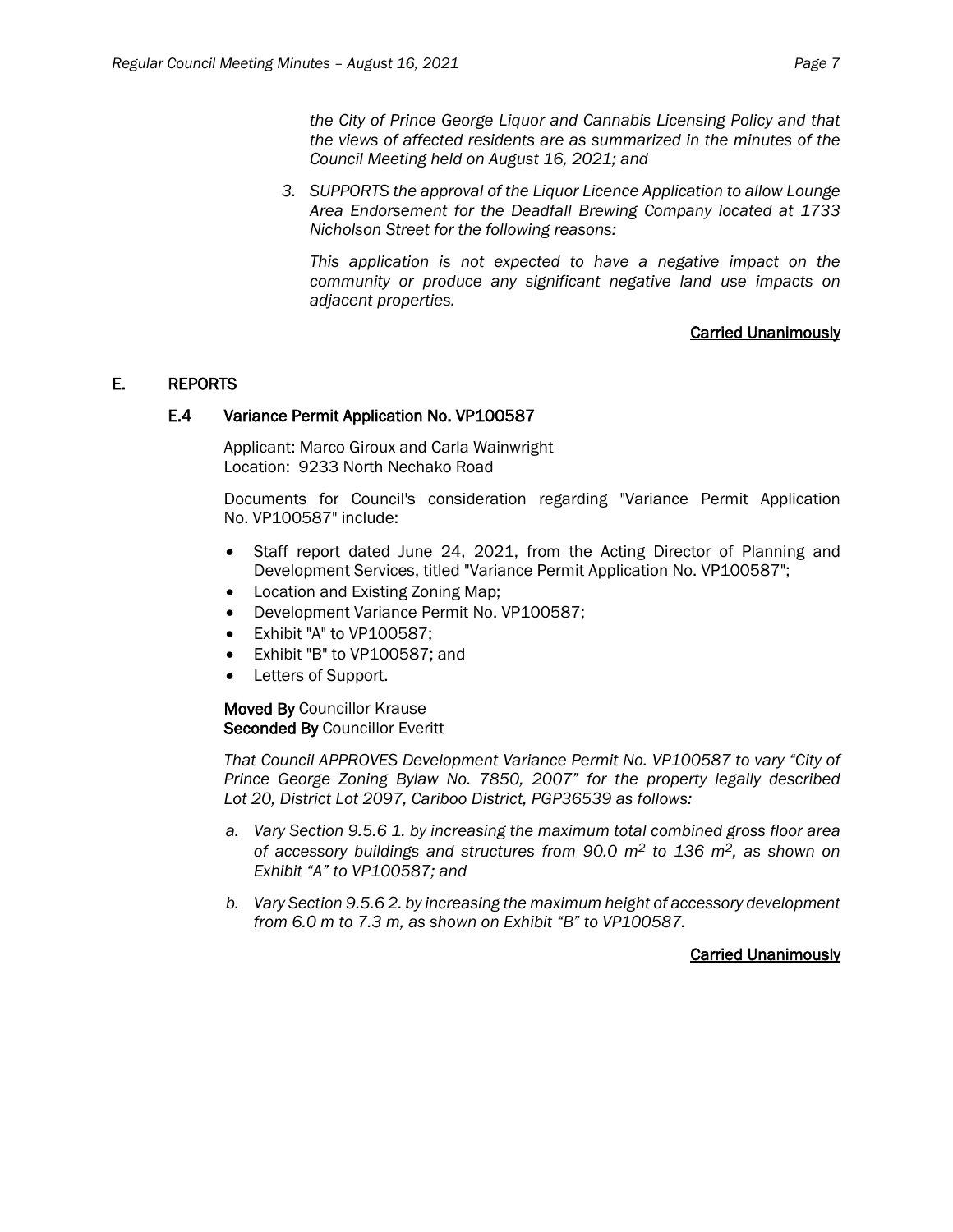# E.5 Rezoning Amendment Application No. RZ100659 (Bylaw No. 9222)

Applicant: L&M Engineering Ltd. for T.R. Projects Ltd., Inc. No. BC0729296 Location: 2599 North Nechako Road and 4439 Craig Drive

Documents for Council's consideration regarding "Rezoning Amendment Application No. RZ100659 (Bylaw No. 9222)" include:

- Previously submitted staff report dated July 7, 2021, from the Acting Director of Planning and Development Services, titled "Rezoning Amendment Application No. RZ100659 (Bylaw No. 9222)" *(Considered at the July 26, 2021 regular Council meeting)*;
- Location and Existing Zoning Map;
- Appendix "A" to Bylaw No. 9222; and
- Supporting Documents.

Discussion commenced and D. Wasnik, Acting Director of Planning and Development Services, responded to questions of Council.

# City of Prince George Zoning Bylaw No. 7850, 2007, Amendment Bylaw No. 9222, 2021

Moved By Councillor Skakun Seconded By Councillor Ramsay

*That Council GIVES THIRD READING to "City of Prince George Zoning Bylaw No. 7850, 2007, Amendment Bylaw No. 9222, 2021."*

# Carried Unanimously

ACTING DIRECTOR OF CIVIC OPERATIONS - BLAKE MCINTOSH

# E.6 Agriplex Updates Project

Discussion commenced and D. Wasnik, Acting Director of Planning and Development Services, responded to questions of Council.

Moved By Councillor Scott Seconded By Councillor Krause

*That Council APPROVES a budget amendment to Project #3333 – "Agriplex Updates" to show a total project budget of \$300,000 that reflects the addition of \$100,000 with funding from the "Community Works Fund", as described in the report dated August 4, 2021, from the Acting Director of Civic Operations titled "Agriplex Updates Project."*

# Carried Unanimously

#### DIRECTOR OF COMMUNITY SERVICES AND PUBLIC SAFETY - ADAM DAVEY

# E.7 Remedial Action at 7695 Pearl Drive

Ms. Charlotte Peters, Manager of Bylaw Services, provided a PowerPoint presentation regarding proposed remedial action at 7695 Pearl Drive including photographs of the property depicting damaged structures, garbage and debris.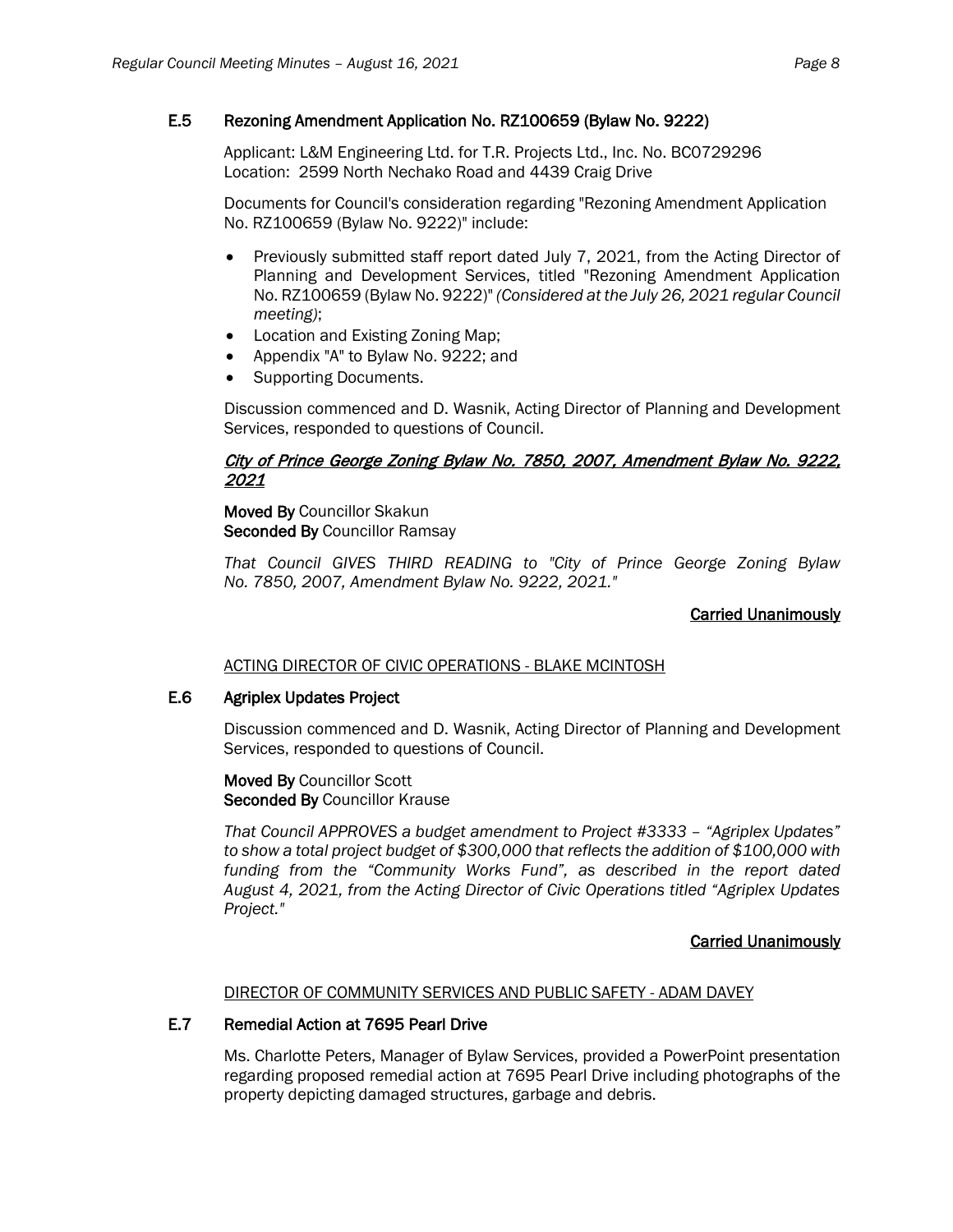Discussion commenced and C. Peters, Manager of Bylaw Services, responded to questions of Council.

Moved By Councillor Scott Seconded By Councillor Skakun

*That Council, under the authority provided in Section 73 of the Community Charter and after viewing the photographs of the property provided in the staff presentation, DECLARES that the structures located on the property at 7695 Pearl Drive having a*  legal description of: Lot 31, District Lot 2433, Cariboo District Plan 22464 (Parcel *Identifier: 006735843) are in an unsafe condition that requires remedial action to demolish and remove the damaged structures, and level the site, in order to eliminate the unsafe condition.*

#### Carried Unanimously

# Moved By Councillor Krause Seconded By Councillor Everitt

*That Council, pursuant to the authority provided in Section 74 of the Community Charter and after viewing the photographs of the property, DECLARES the structure and yard located on the property at 7695 Pearl Drive having a legal description of: Lot 31, District Lot 2433, Cariboo District Plan 22464 (Parcel Identifier: 006735843) is so dilapidated as to be offensive to the community and, as a result, is declared a nuisance that requires remedial action to clean up the property, and demolish and remove the damaged structure, and level the site, in order to eliminate the nuisance.*

# Carried Unanimously

#### Moved By Councillor Scott Seconded By Councillor Ramsay

*That Council IMPOSES the following remedial action requirement on Benjamin H. COOK as the registered owner of the property at 7695 Pearl Drive having a legal description of: Lot 31, District Lot 2433, Cariboo District Plan 22464 (Parcel Identifier: 006735843) with respect to the property described above in Recommendations 1 and 2 to demolish and remove the damaged structure, level the structure site, and clean up and remove all waste and debris from the property including:*

- *Tarps and tarp covered structures;*
- *Discarded household appliances;*
- *Derelict vehicles and campers;*
- *Any other garbage and debris.*

*In order to eliminate the unsafe condition and declared nuisance.*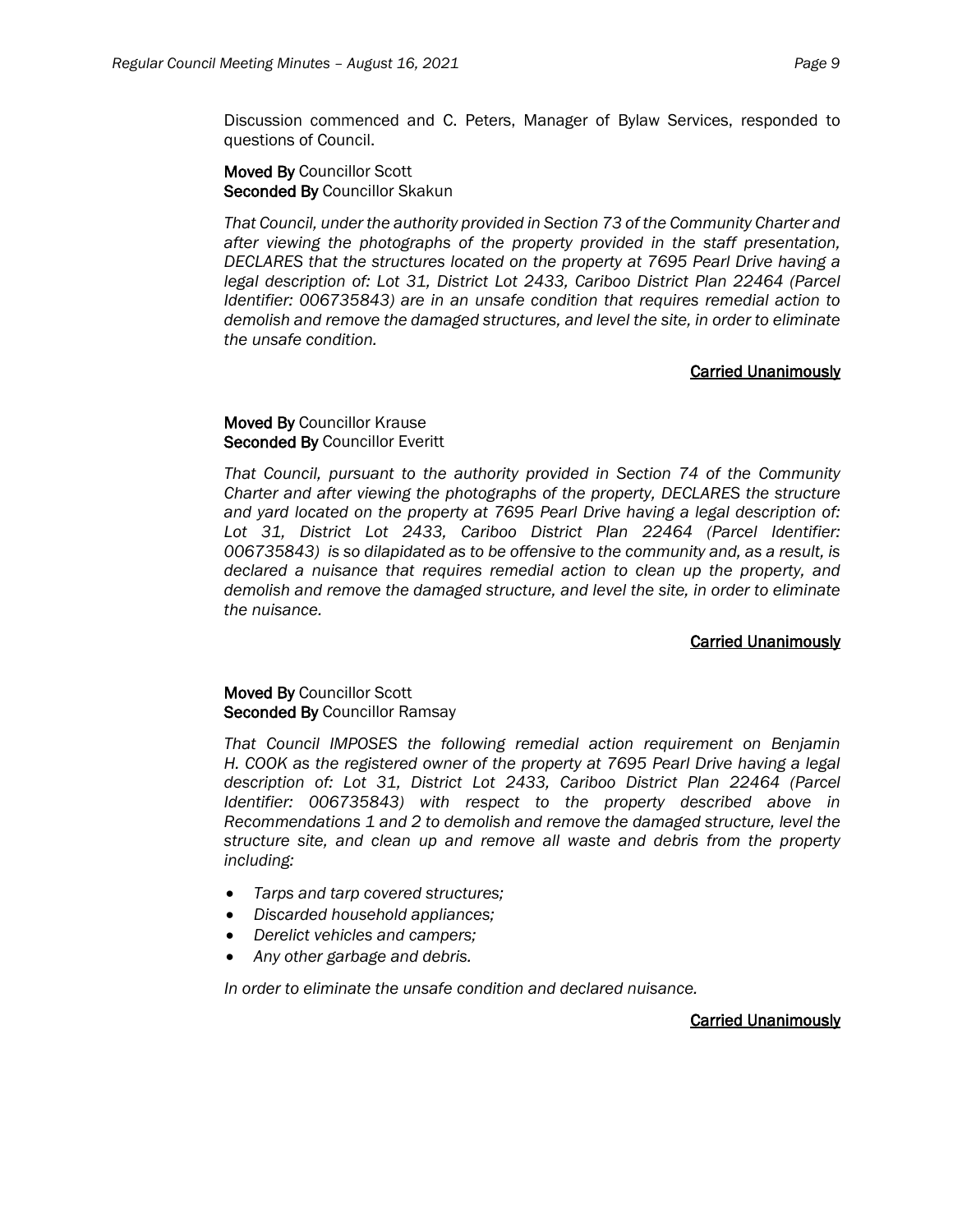#### Compliance and Reconsideration Notice Time Limit Recommendations

#### Moved By Councillor Ramsay Seconded By Councillor Scott

*That Council, pursuant to Section 76 of the Community Charter, SETS THE TIME LIMIT for completion of all the remedial action requirements described in Recommendation 3, to be no later than 5:00 p.m. on Friday, September 24, 2021.*

#### Carried Unanimously

# Moved By Councillor Frizzell Seconded By Councillor Everitt

*That Council, pursuant to Section 78 of the Community Charter, SETS THE TIME LIMIT for giving notice of a request for Council to reconsider the remedial action requirements described in Recommendation 3, to be no later than 5:00 p.m. on Thursday, September 9, 2021.*

# Carried Unanimously

# Municipal Action at Defaulters Expense

#### Moved By Councillor Krause Seconded By Councillor Ramsay

*That Council AUTHORIZES Administration to take all appropriate action in accordance with Section 17 [Municipal Action at Defaulter's Expense] of the Community Charter to ensure the subject property is brought into compliance with all the remedial action requirements described in Recommendation 3, provided that:* 

- *the property owner has not fully completed the remedial action requirements on or before the time limit specified in this Council resolution; and*
- all costs incurred by the City to bring the property into compliance shall be at the expense of the property owner and, pursuant to Section 17 of the Community Charter, such costs shall be recovered from the property owner as a debt owed to the City of Prince George.

#### Carried Unanimously

# E.8 Remedial Action at 3951 Crawford Place

Ms. Charlotte Peters, Manager of Bylaw Services, provided a PowerPoint presentation regarding proposed remedial action at 3951 and 3957 Crawford Place and 3962 Balsum Road including photographs of the property depicting damaged structures, garbage and debris.

Discussion commenced and C. Peters, Manager of Bylaw Services, responded to questions of Council.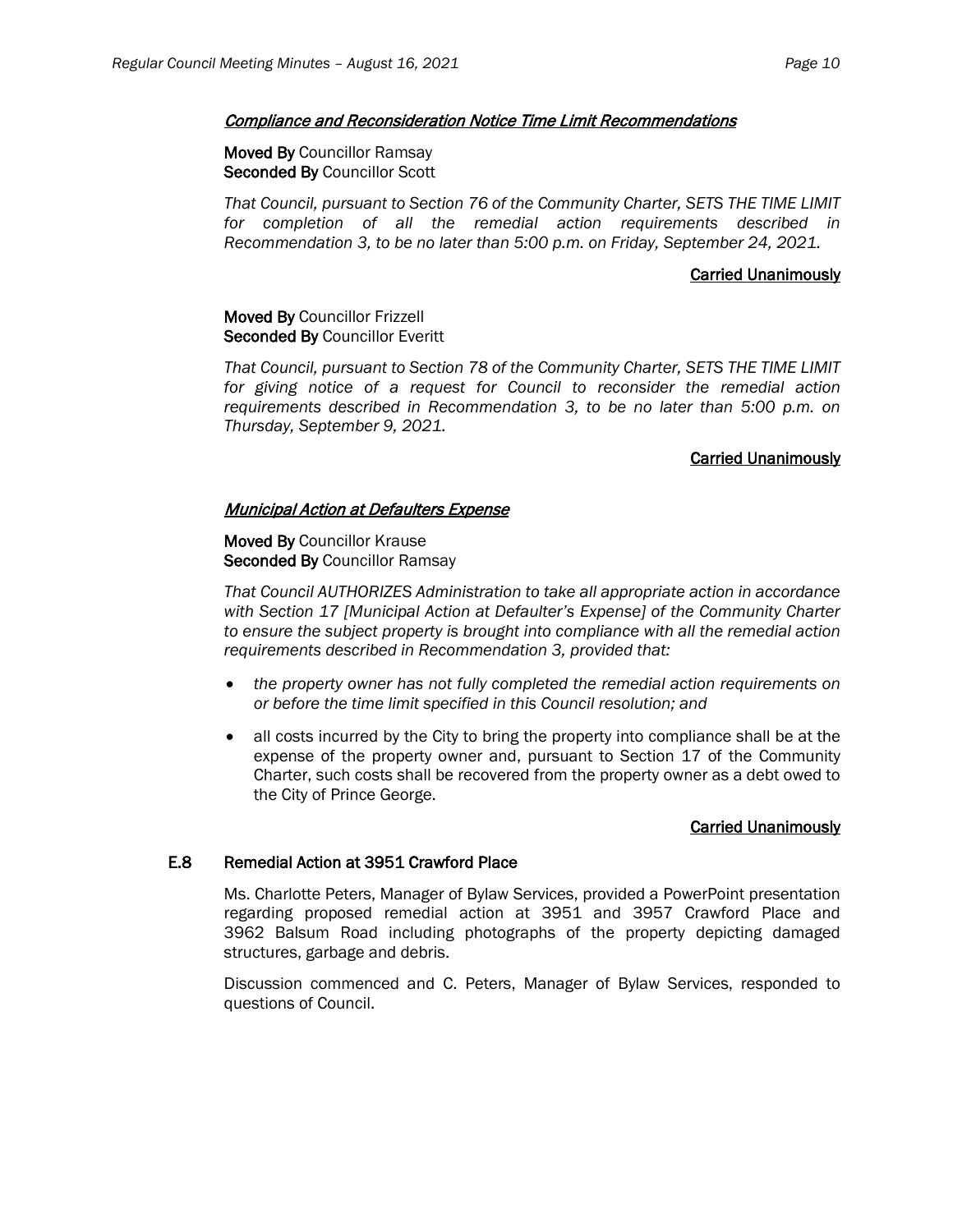# Moved By Councillor Skakun Seconded By Councillor Ramsay

*That Council, under the authority provided in Section 73 of the Community Charter and after viewing the photographs of the property provided in the staff presentation, DECLARES that the structures and other things located on the property at 3951 Crawford Place having a legal description of: Lot B, District Lot 4047, Cariboo District Plan 19548 (Parcel Identifier: 010435221) are in an unsafe condition that requires remedial action to demolish and remove the damaged structure, and level the site, in order to eliminate the unsafe condition.*

# Carried Unanimously

#### Moved By Councillor Krause Seconded By Councillor Everitt

*That Council, pursuant to the authority provided in Section 74 of the Community Charter and after viewing the photographs of the property, DECLARES the structure and yard located on the property at 3951 Crawford Place having a legal description of: Lot B, District Lot 4047, Cariboo District Plan 19548 (Parcel Identifier: 010435221) is so dilapidated as to be offensive to the community and, as a result, is declared a nuisance that requires remedial action to clean up the property, and demolish and remove the damaged structure, and level the site, in order to eliminate the nuisance.*

# Carried Unanimously

# Moved By Councillor Scott Seconded By Councillor Sampson

*That Council IMPOSES the following remedial action requirement on Dimitrije and Helena TOMIC as the registered owners of the property at 3951 Crawford Place having a legal description of: Lot B, District Lot 4047, Cariboo District Plan 19548 (Parcel Identifier: 010435221) with respect to the property described above in Recommendations 1 and 2 to demolish and remove the damaged structure, level the structure site, and clean up and remove all waste and debris from the property including:*

- *Tarps and tarp covered structures;*
- *Discarded household appliances;*
- *Derelict vehicles and campers;*
- *Any other garbage and debris.*

*In order to eliminate the unsafe condition and declared nuisance.*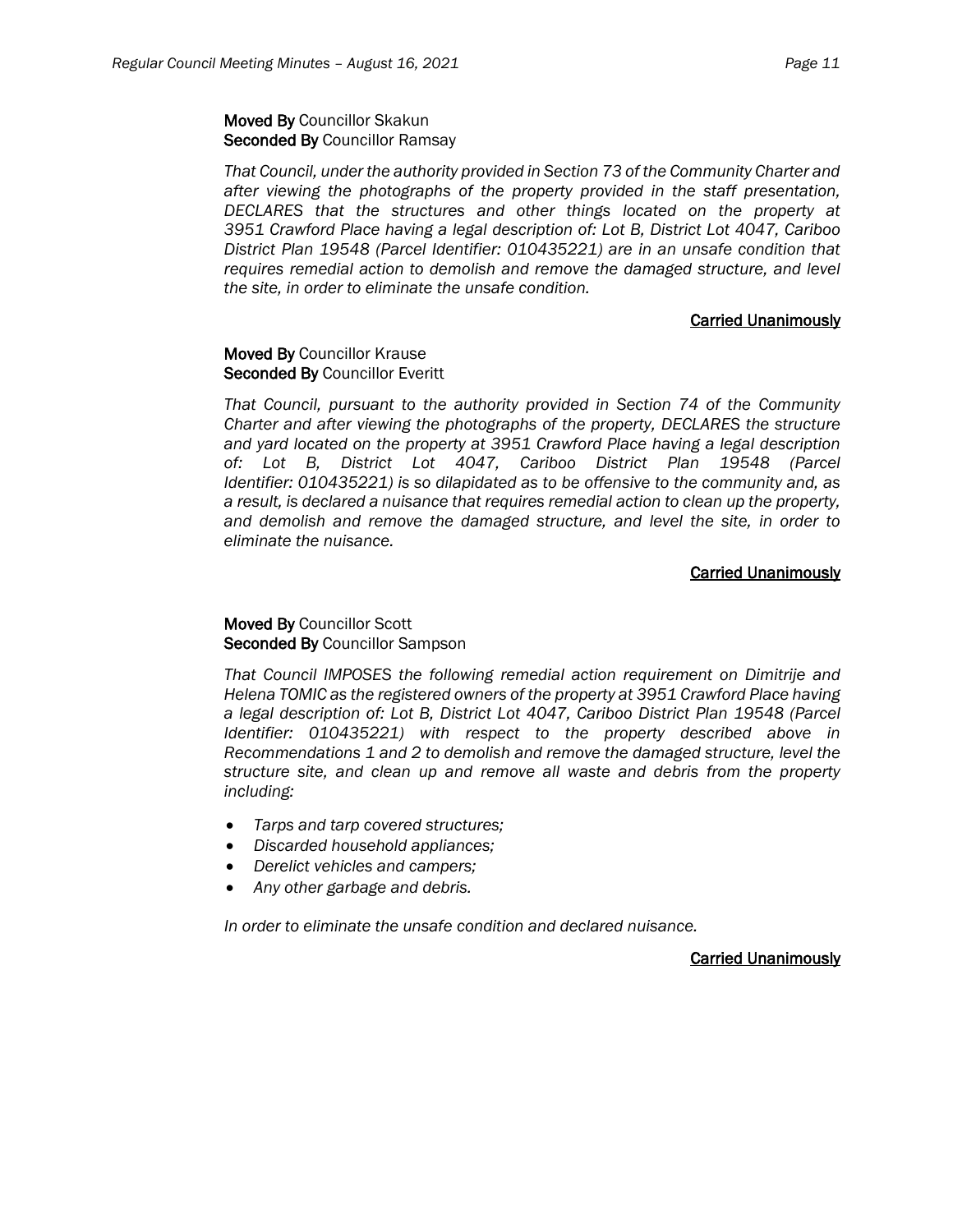#### Compliance and Reconsideration Notice Time Limit Recommendations

#### Moved By Councillor Sampson Seconded By Councillor Ramsay

*That Council, pursuant to Section 76 of the Community Charter, SETS THE TIME LIMIT for completion of all the remedial action requirements described in Recommendation 3, to be no later than 5:00 p.m. on Friday, September 24, 2021.*

#### Carried Unanimously

#### Moved By Councillor Everitt Seconded By Councillor Krause

*That Council, pursuant to Section 78 of the Community Charter, SETS THE TIME LIMIT for giving notice of a request for Council to reconsider the remedial action requirements described in Recommendation 3, to be no later than 5:00 p.m. on Thursday, September 9, 2021.*

#### Carried Unanimously

# Municipal Action at Defaulters Expense

Moved By Councillor Frizzell Seconded By Councillor Sampson

*That Council AUTHORIZES Administration to take all appropriate action in accordance with Section 17 [Municipal Action at Defaulter's Expense] of the Community Charter to ensure the subject property is brought into compliance with all the remedial action requirements described in Recommendation 3, provided that:* 

- *the property owner has not fully completed the remedial action requirements on or before the time limit specified in this Council resolution; and*
- all costs incurred by the City to bring the property into compliance shall be at the expense of the property owner and, pursuant to Section 17 of the Community Charter, such costs shall be recovered from the property owner as a debt owed to the City of Prince George.

# Carried Unanimously

#### E.9 Remedial Action at 3957 Crawford Place

Moved By Councillor Ramsay Seconded By Councillor Everitt

*That Council, under the authority provided in Section 73 of the Community Charter and after viewing the photographs of the property provided in the staff presentation, DECLARES that the structures and other things located on the property at 3957 Crawford Place having a legal description of Lot A, District Lot 4047, Cariboo District Plan 19548 (Parcel Identifier: 010435212) are in an unsafe condition that requires remedial action to demolish and remove the damaged structures and other things, and level the site, in order to eliminate the unsafe condition.*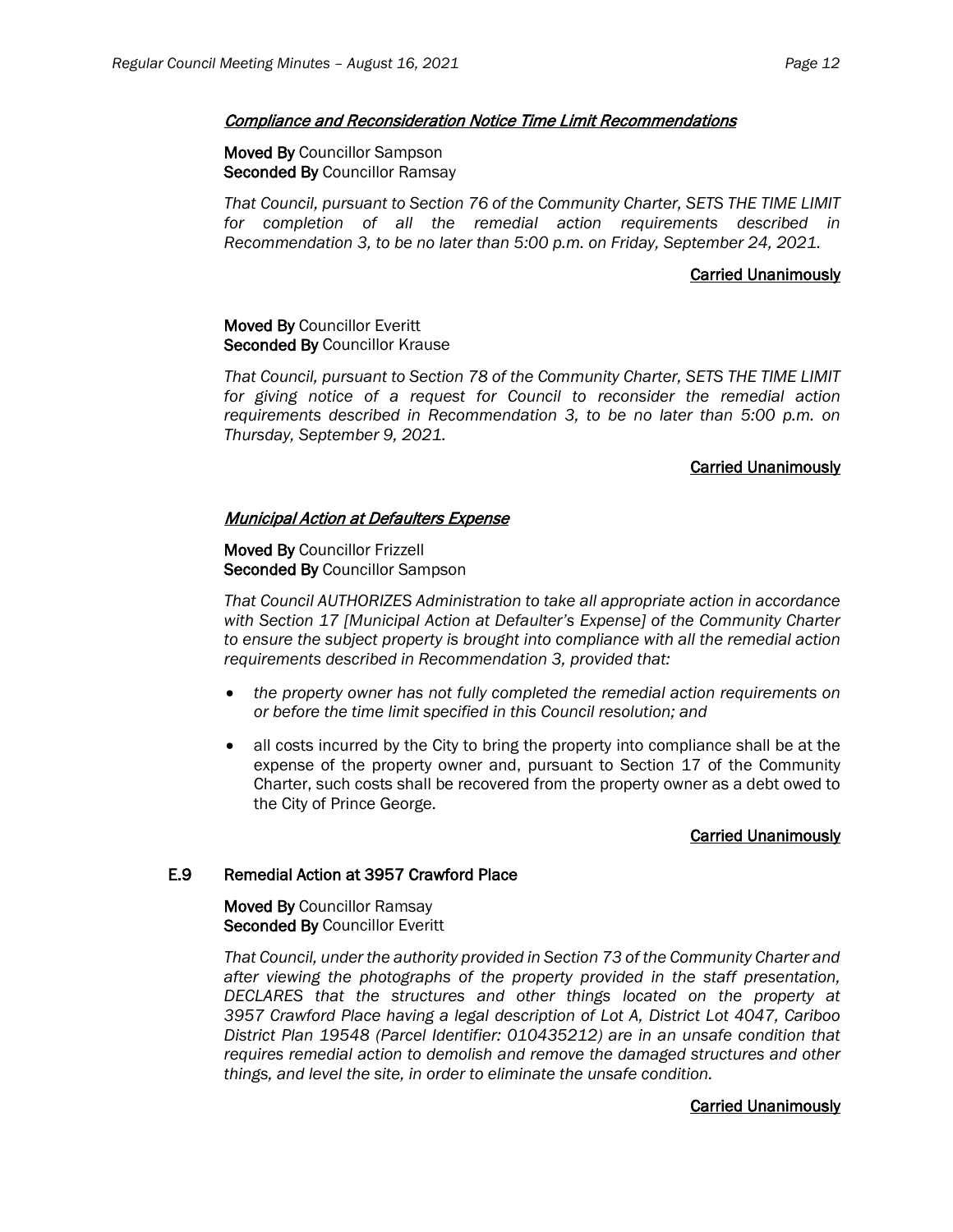# Moved By Councillor Frizzell Seconded By Councillor Ramsay

*That Council, pursuant to the authority provided in Section 74 of the Community Charter and after viewing the photographs of the property, DECLARES the structure and yard located on the property at 3957 Crawford Place having a legal description of Lot A, District Lot 4047, Cariboo District Plan 19548 (Parcel Identifier: 010435212) is so dilapidated as to be offensive to the community and, as a result, is declared a nuisance that requires remedial action to clean up the property, and demolish and remove the damaged structure, and level the site, in order to eliminate the nuisance.*

#### Carried Unanimously

#### Moved By Councillor Skakun Seconded By Councillor Sampson

*That Council IMPOSES the following remedial action requirement on Dimitrije, Helena, and Carolina TOMIC as the registered owners of the property at 3957 Crawford Place having a legal description of Lot A, District Lot 4047, Cariboo District Plan 19548 (Parcel Identifier 010435212) with respect to the property described above in Recommendations 1 and 2 to demolish and remove the damaged structure, level the structure site, and clean up and remove all waste and debris from the property including:*

- *Tarps and tarp covered structures;*
- *Discarded household appliances;*
- *Derelict vehicles and campers;*
- *Any other garbage and debris.*

*In order to eliminate the unsafe condition and declared nuisance.*

# Carried Unanimously

# Compliance and Reconsideration Notice Time Limit Recommendations

#### Moved By Councillor Sampson Seconded By Councillor Krause

*That Council, pursuant to Section 76 of the Community Charter, SETS THE TIME LIMIT for completion of all the remedial action requirements described in Recommendation 3, to be no later than 5:00 p.m. on Friday, September 24, 2021.*

# Carried Unanimously

# Moved By Councillor Skakun Seconded By Councillor Ramsay

*That Council, pursuant to Section 78 of the Community Charter, SETS THE TIME LIMIT for giving notice of a request for Council to reconsider the remedial action requirements described in Recommendation 3, to be no later than 5:00 p.m. on Thursday, September 9, 2021.*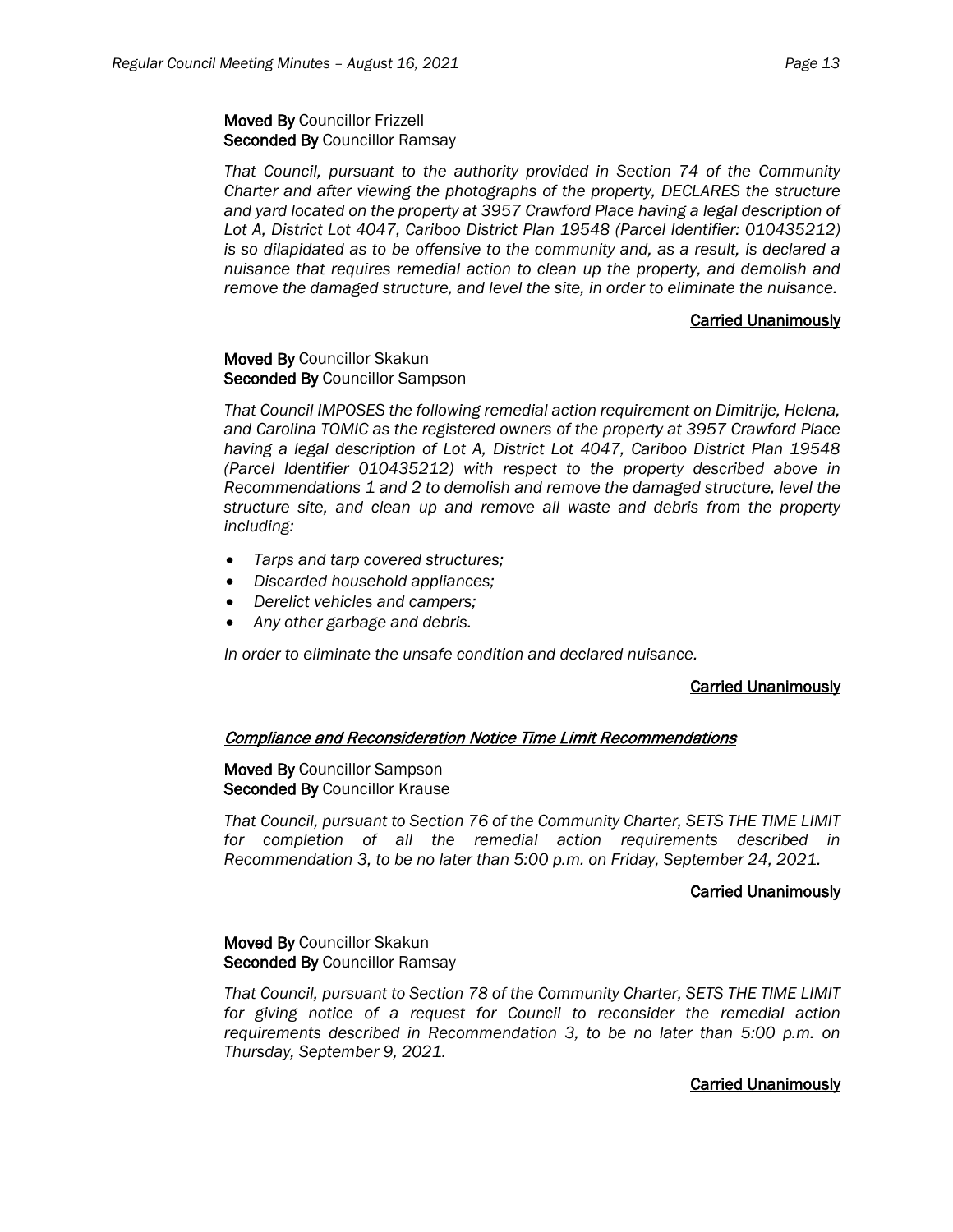#### **Municipal Action at Defaulters Expense**

#### Moved By Councillor Scott Seconded By Councillor Frizzell

*That Council AUTHORIZES Administration to take all appropriate action in accordance with Section 17 [Municipal Action at Defaulter's Expense] of the Community Charter to ensure the subject property is brought into compliance with all the remedial action requirements described in Recommendation 3, provided that:* 

- *the property owner has not fully completed the remedial action requirements on or before the time limit specified in this Council resolution; and*
- all costs incurred by the City to bring the property into compliance shall be at the expense of the property owner and, pursuant to Section 17 of the Community Charter, such costs shall be recovered from the property owner as a debt owed to the City of Prince George.

#### Carried Unanimously

#### E.10 Remedial Action at 3962 Balsum Road

Moved By Councillor Sampson Seconded By Councillor Ramsay

*That Council, under the authority provided in Section 73 of the Community Charter and after viewing the photographs of the property provided in the staff presentation, DECLARES that the structures and other things on the property at 3962 Balsum Road having a legal description of Lot 3, District Lot 4047, Cariboo District Plan 18389 (Parcel Identifier: 011113693) are in an unsafe condition that requires remedial action to demolish and remove the damaged structure, and level the site, in order to eliminate the unsafe condition.*

#### Carried Unanimously

#### Moved By Councillor Scott Seconded By Councillor Frizzell

*That Council, pursuant to the authority provided in Section 74 of the Community Charter and after viewing the photographs of the property, DECLARES the structure and yard located on the property at 3962 Balsum Road having a legal description of Lot 3, District Lot 4047, Cariboo District Plan 18389 (Parcel Identifier: 011113693) is so dilapidated as to be offensive to the community and, as a result, is declared a nuisance that requires remedial action to clean up the property, and demolish and remove the damaged structure, and level the site, in order to eliminate the nuisance.*

#### Carried Unanimously

#### Moved By Councillor Krause Seconded By Councillor Sampson

*That Council IMPOSES the following remedial action requirement on Carolina TOMIC as the registered owner of the property at 3962 Balsum Road having a legal description of Lot 3, District Lot 4047, Cariboo District Plan 18389 (Parcel Identifier: 011113693) with respect to the property described above in*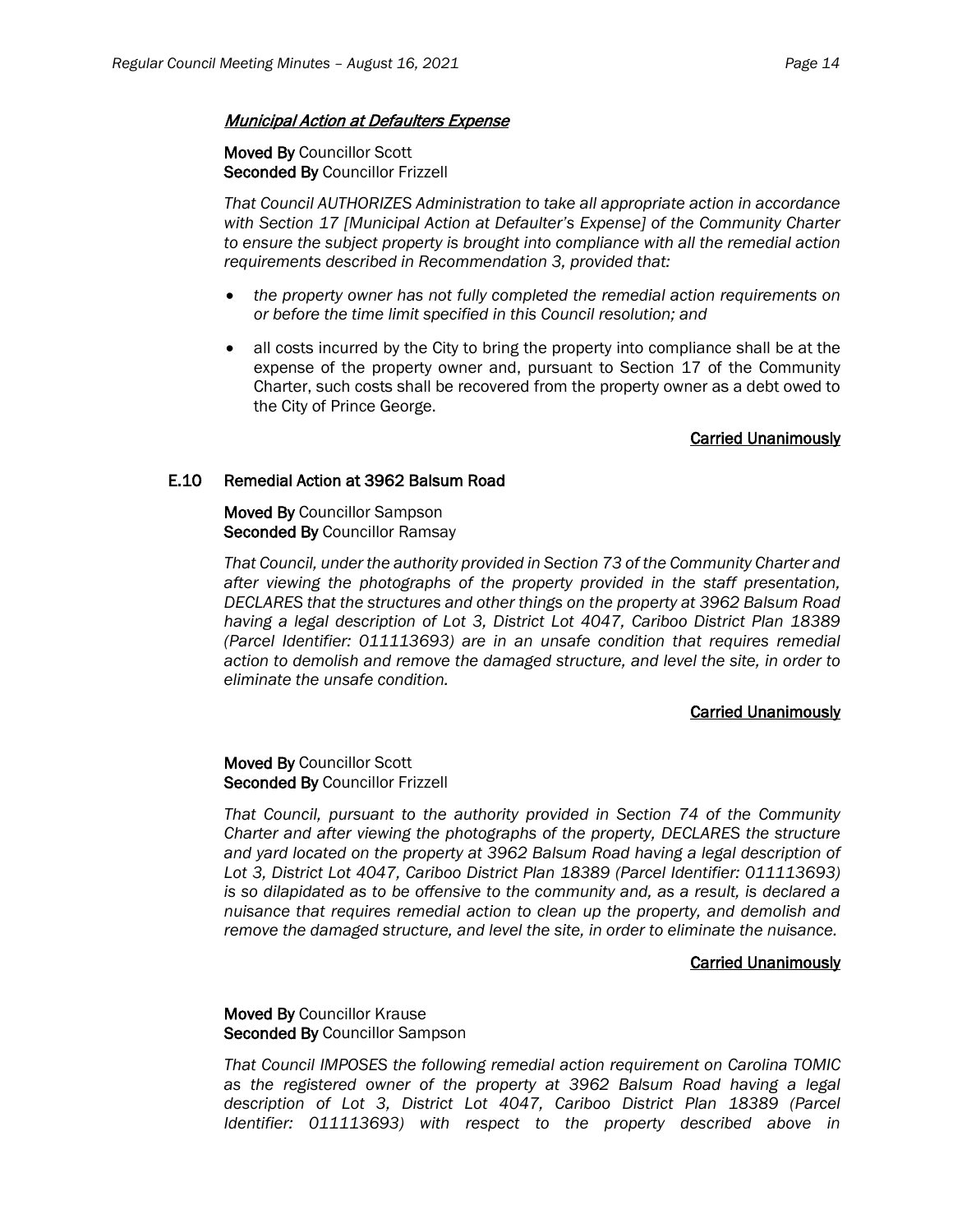*Recommendations 1 and 2 to demolish and remove the damaged structure, level the structure site, and clean up and remove all waste and debris from the property including:*

- *Tarps and tarp covered structures;*
- *Discarded household appliances;*
- *Derelict vehicles and campers;*
- *Any other garbage and debris.*

*In order to eliminate the unsafe condition and declared nuisance.*

# Carried Unanimously

#### Compliance and Reconsideration Notice Time Limit Recommendations

Moved By Councillor Frizzell Seconded By Councillor Ramsay

*That Council, pursuant to Section 76 of the Community Charter, SETS THE TIME LIMIT for completion of all the remedial action requirements described in Recommendation 3, to be no later than 5:00 p.m. on Friday, September 24, 2021.*

# Carried Unanimously

#### Moved By Councillor Ramsay Seconded By Councillor Scott

*That Council, pursuant to Section 78 of the Community Charter, SETS THE TIME LIMIT for giving notice of a request for Council to reconsider the remedial action requirements described in Recommendation 3, to be no later than 5:00 p.m. on Thursday, September 9, 2021.*

# Carried Unanimously

# Municipal Action at Defaulters Expense

Moved By Councillor Scott Seconded By Councillor Frizzell

*That Council AUTHORIZES Administration to take all appropriate action in accordance with Section 17 [Municipal Action at Defaulter's Expense] of the Community Charter to ensure the subject property is brought into compliance with all the remedial action requirements described in Recommendation 3, provided that:* 

- *the property owner has not fully completed the remedial action requirements on or before the time limit specified in this Council resolution; and*
- all costs incurred by the City to bring the property into compliance shall be at the expense of the property owner and, pursuant to Section 17 of the Community Charter, such costs shall be recovered from the property owner as a debt owed to the City of Prince George.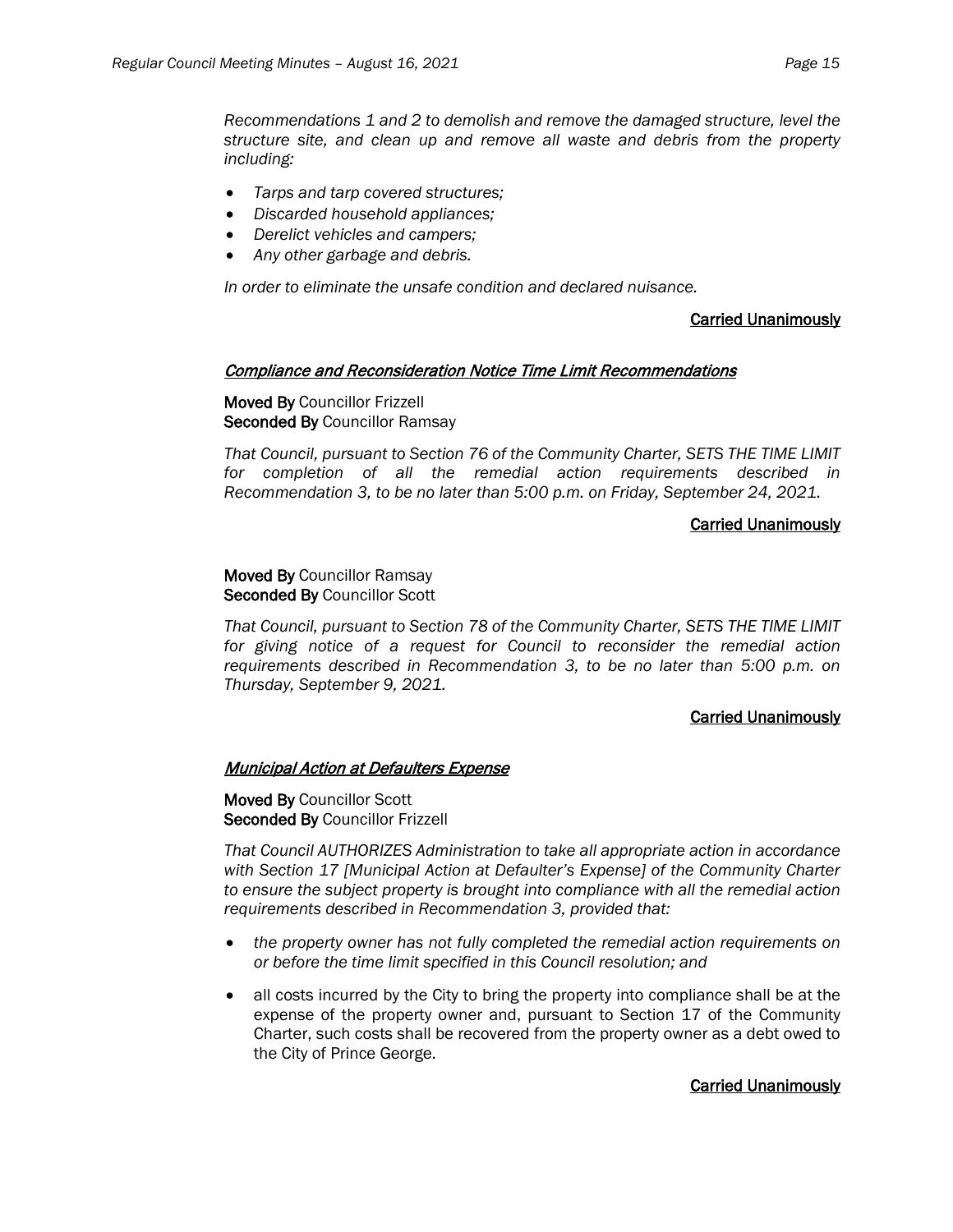# F. BYLAWS - FINAL READING AND ADOPTION

#### F.1 City of Prince George Official Community Plan Bylaw No. 8383, 2011, Amendment Bylaw No. 9156, 2020

Applicant: The Hub Collection Ltd. Location: 4500 Ospika Boulevard

Moved By Councillor Everitt Seconded By Councillor Ramsay

*That Council GRANTS FINAL READING AND ADOPTION of "City of Prince George Official Community Plan Bylaw No. 8383, 2011, Amendment Bylaw No. 9156, 2020."*

# Carried Unanimously

#### F.2 City of Prince George Zoning Bylaw No. 7850, 2007, Amendment Bylaw No. 9157, 2020

Applicant: The Hub Collection Ltd. Location: 4500 Ospika Boulevard

Moved By Councillor Krause Seconded By Councillor Scott

*That Council GRANTS FINAL READING AND ADOPTION of "City of Prince George Zoning Bylaw No. 7850, 2007, Amendment Bylaw No. 9157, 2020."*

#### Carried Unanimously

# F.3 City of Prince George Capital Project Budget Delegation of Authority Bylaw No. 9217, 2021

Moved By Councillor Skakun Seconded By Councillor Frizzell

*That Council GRANTS FINAL READING AND ADOPTION of "City of Prince George Capital Project Budget Delegation of Authority Bylaw No. 9217, 2021."*

#### Carried Unanimously

# F.4 City of Prince George 1450 Taylor Drive Road Closure Bylaw No. 9165, 2020

Moved By Councillor Sampson Seconded By Councillor Frizzell

*That Council GRANTS FINAL READING AND ADOPTION of "City of Prince George 1450 Taylor Drive Road Closure Bylaw No. 9165, 2020."*

#### Carried Unanimously

# G. CORRESPONDENCE

G.1 Correspondence dated July 29, 2021, from Paula Kusack, Deputy Corporate Officer, City of Langley: Correspondence to Premier John Horgan and Minister Adrian Dix, Minister of Health regarding Improvement to Pre-Hospital Care System